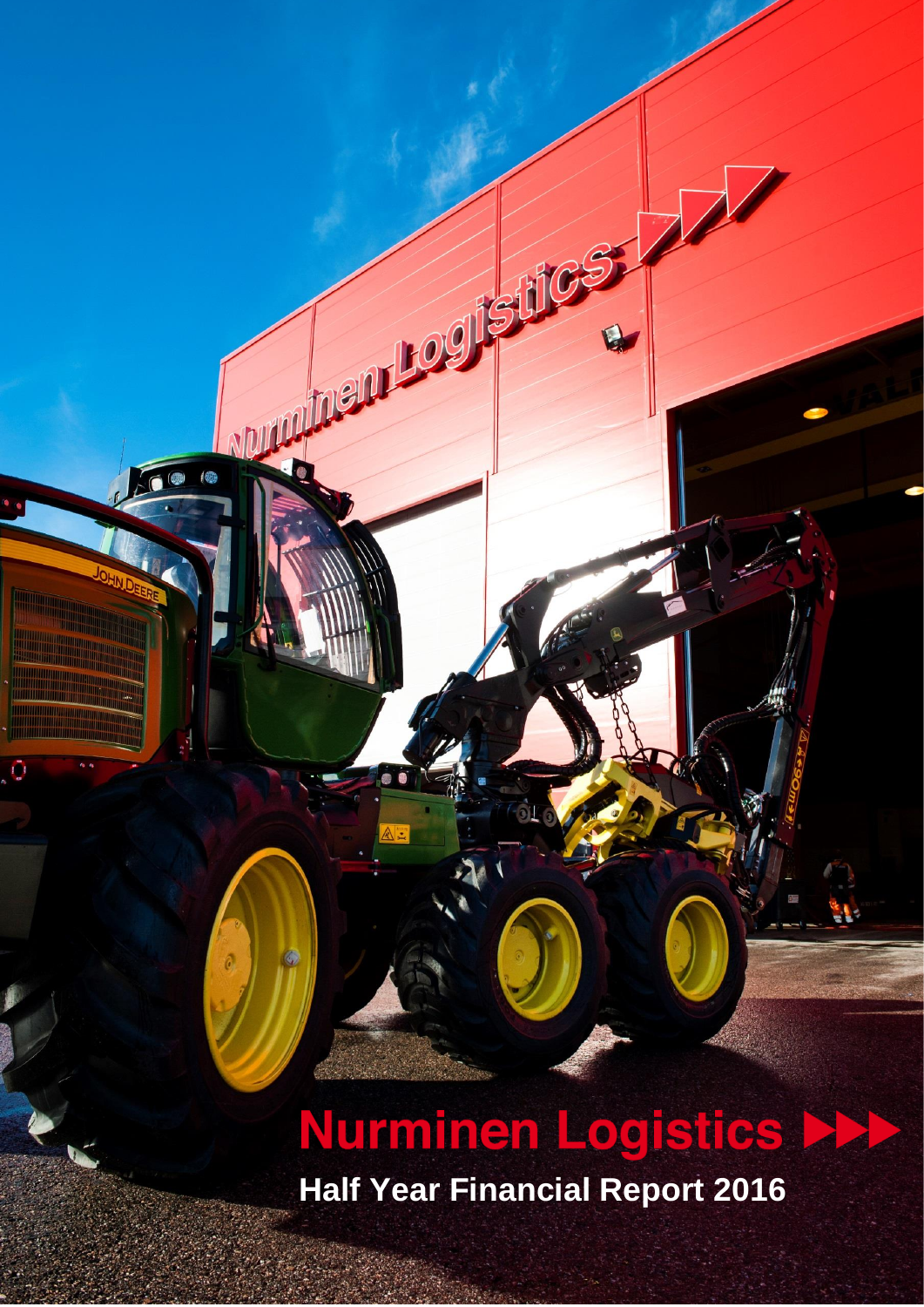#### Half Year Financial Report 11 August 2016 at 1:00 p.m.

## **NURMINEN LOGISTICS PLC'S HALF YEAR FINANCIAL REPORT 1 JANUARY - 30 JUNE 2016**

## **Comparable operating result improved and comparable net sales remained at the same level as in 2015**

#### **NURMINEN LOGISTICS KEY FIGURES 1 JANUARY - 30 JUNE 2016**

- Net sales were EUR 18.8 million (1–6/2015: EUR 23.1 million).
- Comparable net sales were EUR 19.4 million (EUR 19.8 million).
- Reported operating result was EUR -1.3 million (EUR -1.3 million).
- Comparable operating result was EUR -0.4 million (EUR -0.9 million).
- Operating margin was -6.8% (-5.8%).
- Comparable operating margin was -2.1% (-4.7%).
- **Earnings per share: EUR -0.12 (EUR -0.18).**
- Equity ratio was 17.6% (18.9%).
- Balance sheet total was EUR 46.8 million (EUR 61.6 million).

The company's internal reporting and segment breakdown of external reporting have been changed and, starting from 1 January 2016, Nurminen Logistics reports only one business segment. Prior to 2016, the company reported three business segments, namely Forwarding and Value Added Services, Railway Logistics, and Special Transports and Projects, which was divested in 2015.

Nurminen Logistics has applied the guidance issued by the European Securities and Markets Authority (ESMA) on the presentation of alternative performance measures, which entered into force on 3 July 2016. Nurminen Logistics uses alternative performance measures to illustrate the development of its business and to improve comparability between reporting periods. The alternative performance measures do not, however, replace the key figures reported in accordance with IFRS. Nurminen Logistics has replaced the previously used terms "operating result excluding exchange rate changes" and "operating result excluding non-recurring items" with the new term "comparable operating result". Comparable net sales and operating result are calculated by adjusting the official result by eliminating the net sales and operating result of acquired and divested businesses, the revenue and expenses of discontinued businesses, revenue and expenses allocable to previous financial years and the direct effects of exchange rates.

#### **MARKO TUUNAINEN, PRESIDENT AND CEO:**

"The economic climate in Finland, Russia and the neighbouring areas of Russia remained challenging in the first half of the year. In spite of the contraction of the market as a whole, we were able to maintain – and in certain areas increase – our market share. Developments at our Vuosaari location have been particularly positive. Nurminen Logistics holds a 45% market share of the paper and cardboard volume passing through Vuosaari Harbour. We have been successful in acquiring new customers in both our forwarding services and terminal services. The net sales of forwarding services grew by 18.7% compared to the corresponding period in 2015. Railway export volumes remained at a low level, reflecting the general trend of Finland's exports to Russia. The company holds a stable market position in raw wood forwarding, and the volumes of this function have remained at the same level as in the previous year.

Our performance in the first half of the year was in line with our expectations. The year-on-year decrease in net sales was mainly attributable to the divestment of the Nurminen Logistics Heavy Oy business. The effect of the divestment on the decrease in net sales in the first half of the year was EUR 3.3 million. The year-on-year depreciation of the ruble reduced the net sales of our Russian subsidiary by EUR 0.7 million. Thus, comparable net sales remained nearly at the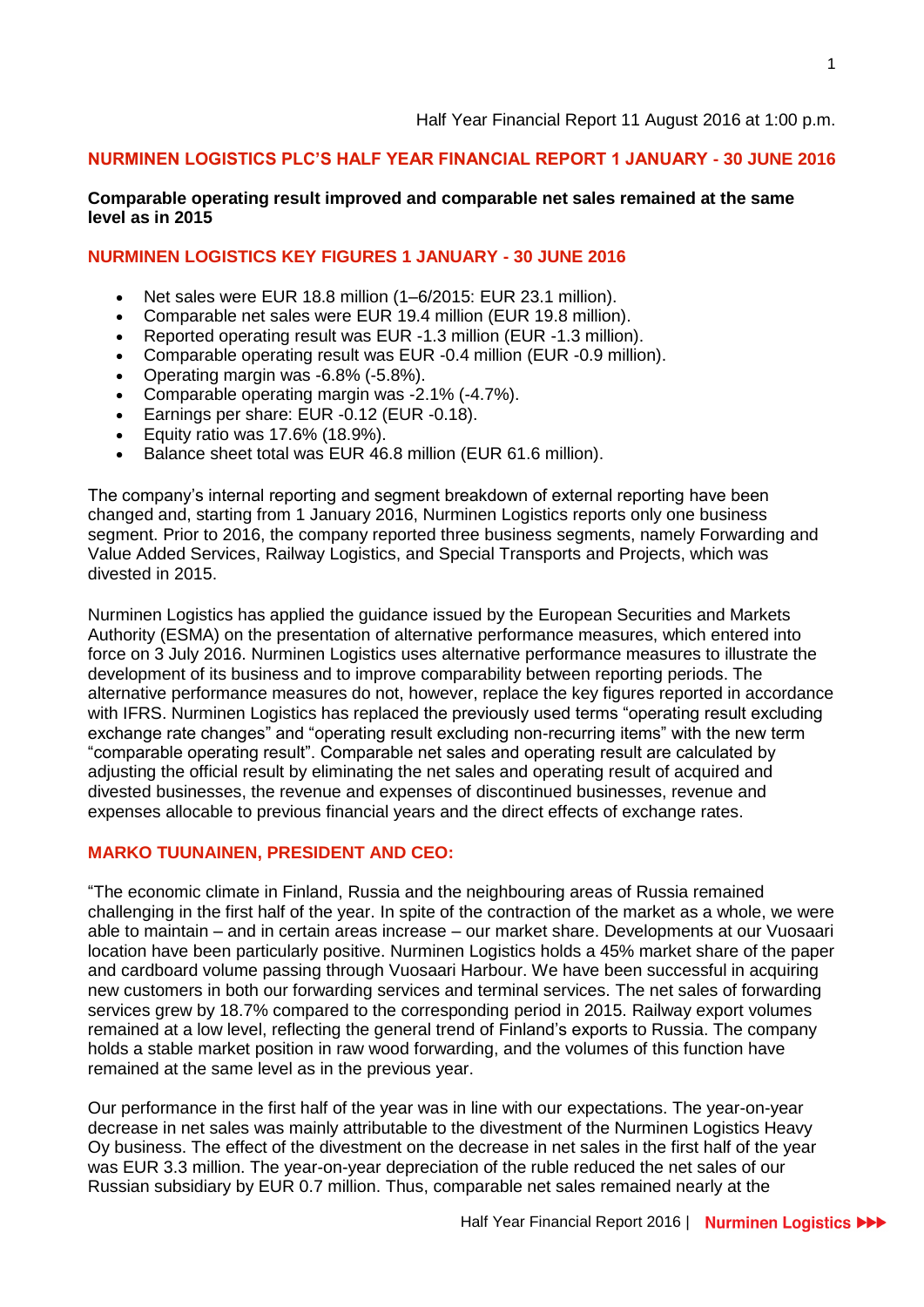previous year's level. We have successfully maintained tight control over our costs and our costs have developed according to plan. The comparable operating result showed a year-on-year improvement of 54%.

The sale of covered wagons in Russia was 80% completed by the end of July. The strengthening of the ruble in the spring, compared to the start of the year, improved our euro-denominated proceeds from the wagon sales. This structural arrangement has helped us lighten our balance sheet by more than EUR 4 million. Proceeds from the sale were used to repay current interestbearing liabilities amounting to EUR 3 million and other current liabilities by EUR 1 million. The company's current interest-bearing liabilities are down to EUR 1.5 million, of which EUR 0.9 million is factoring debt. The company's non-current interest-bearing liabilities amount to EUR 23.8 million. The company's cash flow from operations before the change in working capital was EUR 0.6 million, but the change in working capital (EUR -1.9 million) pushed cash flow from operations down to negative territory. The change in working capital was primarily due to the repayment of old liabilities.

Nurminen Logistics celebrated its 130th anniversary in June this year. The company has a strong brand and market position in Finland and its neighbouring areas. Our goal remains to pursue growth in market share while continuing to develop our businesses and increase the efficiency of our operations. Our focus in the second half of the year will be on improving profitability and cash flow as well as implementing growth projects."

# **MARKET SITUATION IN THE REVIEW PERIOD**

The market situation in the first half of 2016 deteriorated compared to 2015. The total value of Finland's exports of goods in January–June fell by 7%, while imports declined by 2% from the previous year. The decline in Finnish exports was the steepest in the case of non-EU countries, with Finland's trade with Russia continuing to decline in particular. The figures for January–June showed a decline of 10% for both exports and imports compared to the already low level of the previous year. The company has been able depending on the business to maintain or increase its market share, in spite of the challenging market situation, in Finland, the Baltic countries and Russia. In the company's key segments, such as forest industry and engineering industry products, the demand for services remained at a good level. Ruble-denominated freight and transport activity began to pick up slightly towards the end of the review period.

## **OUTLOOK**

Nurminen Logistics believes that market conditions during the second half of the year will be similar to the first half of the year. Nurminen Logistics expects that its comparable net sales will remain at the same level as in 2015 and that its comparable result and earnings per share will improve compared to 2015. Exchange rate fluctuations have a significant impact on the reported net sales and operating result.

| $\mid$ 1,000 EUR    | $1 - 6/2016$ | $1 - 6/2015$ | $1 - 6/2016$<br>comparable | $1 - 6/2015$<br>comparable |
|---------------------|--------------|--------------|----------------------------|----------------------------|
| Net sales           | 18,766       | 23,097       | 19,441                     | 19,848                     |
| Operating<br>result | $-1,277$     | -1,329       | -422                       | -927                       |

#### **NET SALES AND FINANCIAL PERFORMANCE 1 JANUARY – 30 JUNE 2016**

Net sales for the first half of 2016 amounted to EUR 18.6 (1–6/2015: EUR 23.1) million, which represents a decrease of 18.7% compared to the corresponding period in 2015. The operating result for the review period increased by 3.9% to EUR -1,277 (-1,329) thousand.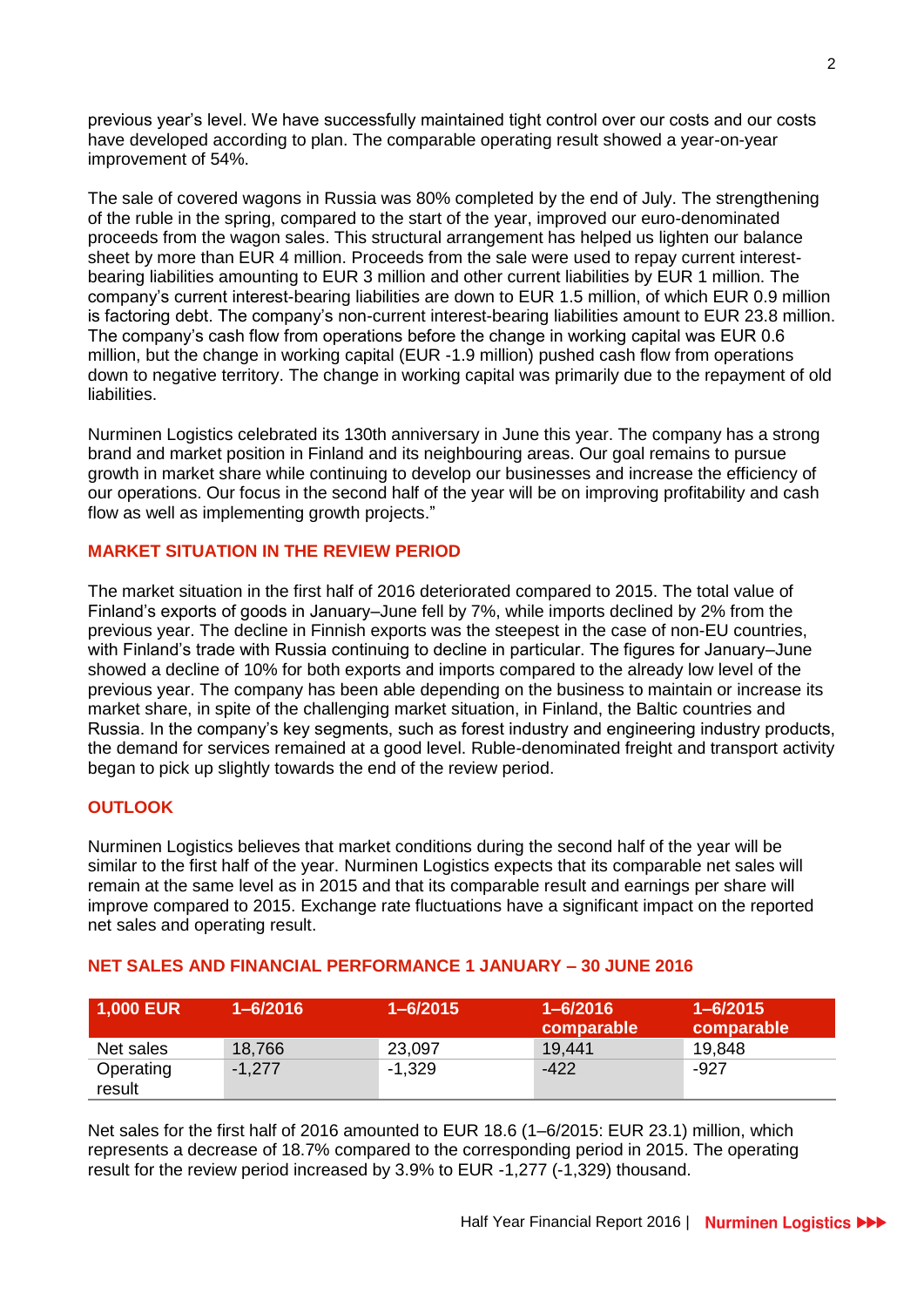Comparable net sales amounted to EUR 19.4 (19.8) million, which represents a year-on-year decrease of 2%. The comparable operating result for the review period increased by 54% to EUR - 422 (-927) thousand.

The appreciation of the Russian ruble during the review period reduced the company's operating result by EUR -728 (-640) thousand and reduced financial expenses by EUR 222 (431) thousand. These exchange rate changes had no cash flow impact.

The comparable result includes net sales adjustments of EUR 675 (-3,429) thousand, adjustments for exchange rate effects of EUR 728 (640) thousand and adjustments to other expenses amounting to EUR 127 (3,011) thousand. The adjustments to net sales in the review period consist of a reduction in the net sales of the Russian subsidiary due to the year-on-year depreciation of the ruble. The adjustments to net sales for the comparison period are related to a divested business. A more detailed breakdown of the adjustments can be found in the tables section.

#### **Business review**

The net sales of forwarding services grew by 18.7% compared to the corresponding period in 2015. The drivers of net sales growth were successful new customer acquisitions and a higher market share in export and import forwarding. During the review period, the forwarding operations of our Turku office were transferred to our Rauma office, and the operations of our office in Vartius were transferred to our Niirala office. The profit performance of our forwarding services was good during the review period due to the continuous improvement of operational efficiency as well as successful sales efforts.

The net sales of terminal services decreased by -3.0% year-on-year and the profitability of terminal services was unchanged from the comparison period. Volumes in the forest industry, engineering industry and chemical industry developed as expected, while volumes in Russian transit and export traffic remained low.

The net sales of railway logistics in Finland declined by -38.5% year-on-year. The profitability of railway logistics in Finland also declined substantially from the comparison period due to lower export volumes. Railway export volumes reflect the general development of Finland's exports to Russia. Chemical transport volumes remained stable.

In Russian domestic railway transport, loading volumes were at the same level as in the previous year. The efficiency improvement measures and successful sales efforts of our Russian office improved the result significantly compared to the corresponding period in the previous year.

The demand for the services of the Group's Baltic subsidiaries was satisfactory in a difficult market climate, but demand decreased slightly year-on-year due to a decline in transit volumes and the volumes of railway transports to Russia.

# **SHORT-TERM RISKS AND UNCERTAINTIES**

A decline of the Finnish economy and the Russian economy compared to the current situation would have a negative impact on the company's operations and result. Fluctuations in the rouble exchange rate have an impact on company's business operations and a significant impact on the Group's reported result.

The company has received a total of 32 subsequent levy decisions from the National Board of Customs' Eastern District Office in Lappeenranta, which state that the company and VG Cargo Plc, which has filed for bankruptcy, are liable to pay import taxes from the year 2009. The company's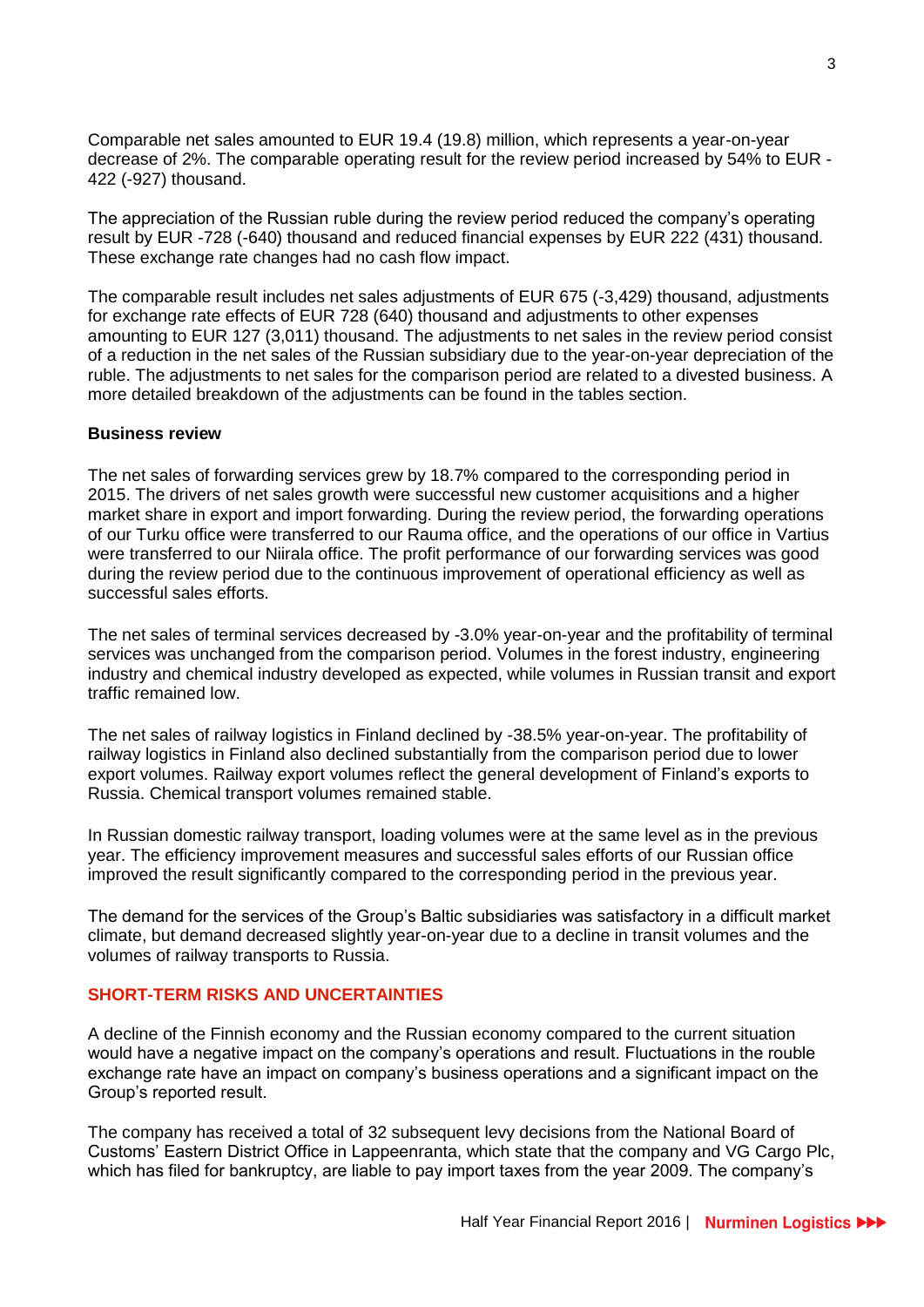liability for the import taxes is, at a maximum, EUR 0.5 million. The company does not consider itself liable for the aforementioned import taxes and has not recorded provisions for the associated costs. If there is a case for subsequent levy, the company's view is that the levy should primarily be directed at the bankruptcy estate of VG Cargo Plc and be paid from its valid customs guarantee. The company has filed an appeal with the Helsinki District Court against the subsequent levy decisions made by the National Board of Customs.

## **FINANCIAL POSITION AND BALANCE SHEET**

The company's cash flow from operations was EUR -1,189 thousand. Cash flow from investments was EUR 3,264 thousand. Cash flow from financing activities amounted to EUR -4,225 thousand.

At the end of the review period, cash and cash equivalents amounted to EUR 1,144 thousand. The company's financial position has improved following wagon sales. During the review period, the company repaid more than EUR 3 million in current interest-bearing liabilities. The company has no bank loans at the present time. The company's current interest-bearing liabilities (EUR 1.5 million) comprise pension loans of EUR 0.35 million, financial leasing debt of EUR 0.3 million and factoring debt of EUR 0.9 million. The company's non-current interest-bearing liabilities amount to EUR 23.8 million.

The company finalised previously announced (on 18 February 2016 and on 25 April 2016) sale of 380 covered wagons. A total of 216 wagons were transferred to the buyer during the review period. The remaining 164 wagons will be transferred to the buyer by the end of August. The wagon sales have no impact on profit and loss in 2016 as the wagons were valued at their ruble-denominated sales price in the 2015 financial statements. The ruble exchange rate, which appreciated from the start of the year, increased the euro-denominated sales price received for the wagons. The company will continue wagon operations with sold wagons.

On 29 June 2016, Nurminen Logistics signed a collateral pool agreement with its financing banks concerning guarantee liabilities. The agreement includes covenants related to the equity ratio, which will be evaluated semiannually. The terms of the covenant were satisfied on 30 June 2016.

The covenants of the Group's pension loans, namely the ratio of net debt to operating margin and the equity ratio, were breached as of the half year financial report date of 30 June 2016. The Group has received a commitment from its creditors confirming that the breach of the covenants in the first half of the year will not have any consequences on the Group. The company is negotiating long-term financing method.

The Group's interest-bearing debt totalled EUR 25.3 million, while net interest-bearing debt amounted to EUR 24.1 million.

The balance sheet total was EUR 46.8 million and the equity ratio was 17.6%.

## **CHANGES IN THE TOP MANAGEMENT**

Nurminen Logistics Plc announced on 15 June 2016 that Maija Dietrich, Vice President and member of Nurminen Logistics Plc's Management Team, is leaving her post on 10 September 2016. Maija Dietrich has been a member of the Management Team since 2014. Vice President Risto Holopainen will assume responsibility for Nurminen Logistics' new railway logistics development projects in addition to his current duties. The size of Nurminen Logistics' Management Team will decrease from five members to four as a result of the change. As of 10 September 2016, Nurminen Logistics' Management Team will consist of the following members:

Marko Tuunainen, President and CEO Markku Puolanne, CFO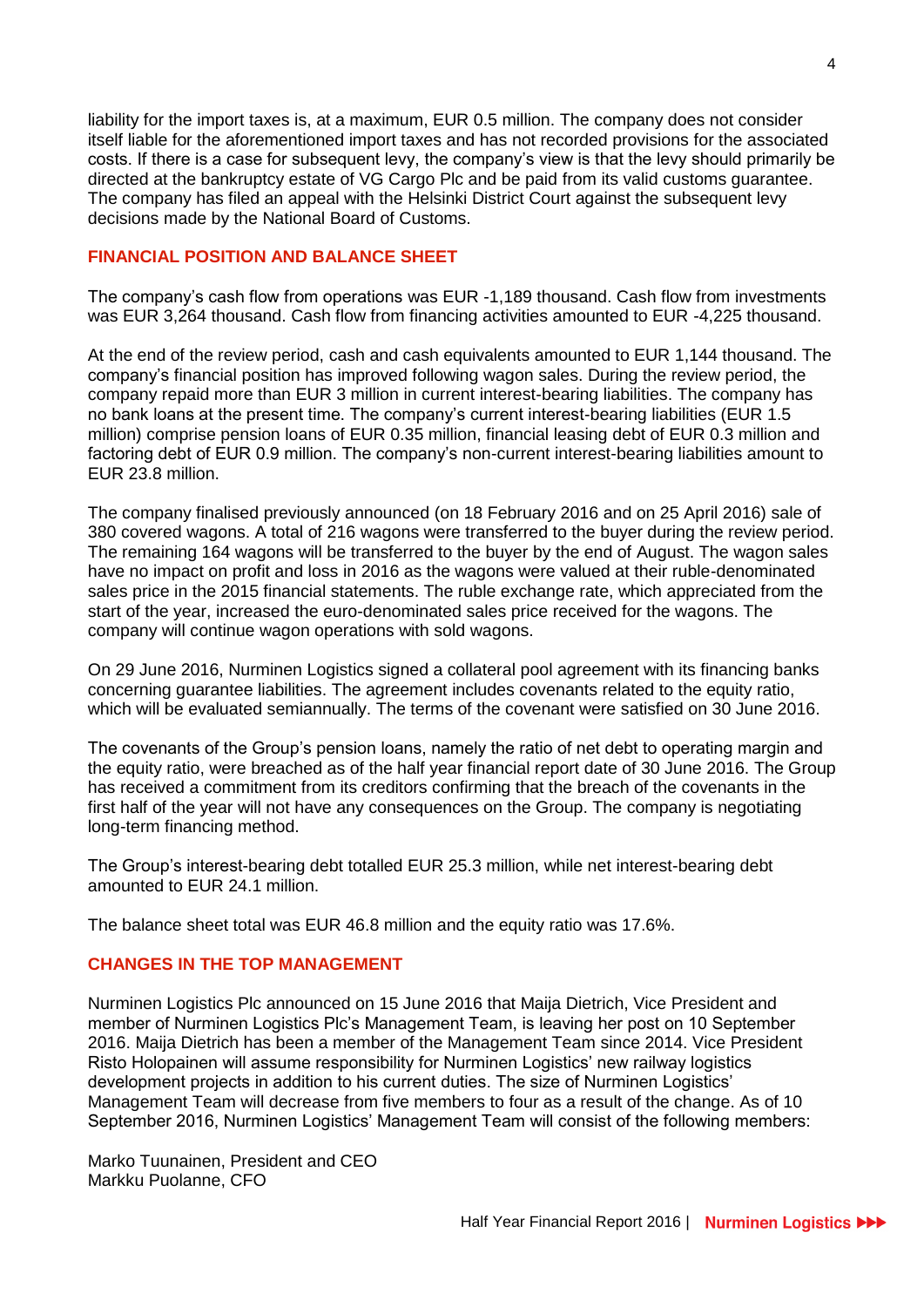Risto Holopainen, Vice President, Terminal and Value Added Services Mike karjagin, Vice President, Forwarding and Railway Logistics in Finland.

#### **CAPITAL EXPENDITURE**

The Group's gross capital expenditure during the review period amounted to EUR 249 (296) thousand, accounting for 1.3% of net sales. Depreciation totalled EUR 0.8 (1.0) million, or 4.2% of net sales.

## **GROUP STRUCTURE**

During the review period Nurminen Logistics Plc abolished its subsidiary Nurminen Logistics LLC (100 %) and changed the name of its subsidiary Nurminen Logistics Finland Oy to Nurminen Rail Oy.

The Group comprises the parent company, Nurminen Logistics Plc, as well as the following subsidiaries and associated companies, owned directly or indirectly by the parent (ownership, %): RW Logistics Oy (100%), Nurminen Logistics Services Oy (100%), Nurminen Rail Oy (100%), Nurminen Maritime Latvia SIA (51%), Pelkolan Terminaali Oy (20%), OOO Nurminen Logistics (100%), ZAO Terminal Rubesh (100%), UAB Nurminen Maritime (51%), Nurminen Maritime Eesti AS (51%) and Team Lines Latvia SIA (23%).

## **PERSONNEL**

At the end of the review period the Group's number of personnel stood at 198, compared to 196 on 31 December 2015. The number of employees working abroad was 49.

#### **SHARES AND SHAREHOLDERS**

The trading volume of Nurminen Logistics Plc's shares was 353,773 during the period from 1 January to 30 June 2016. This represented 2.4% of the total number of shares. The value of the turnover was EUR 283,931. The lowest price during the review period was EUR 0.54 per share and the highest EUR 1.10 per share. The closing price for the period was EUR 0.74 per share and the market value of the entire share capital was EUR 10,785,063 at the end of the period.

At the end of the review period the company had 667 shareholders.

In 30 June 2016 the company held 120,275 of its own shares, corresponding to 0.8% of votes.

## **DECISIONS MADE BY THE ANNUAL GENERAL MEETING OF SHAREHOLDERS**

Nurminen Logistics Plc's Annual General Meeting of Shareholders held on 12 April 2016 made the following decisions:

#### **Adoption of the financial statements and resolution on the discharge from liability**

The Annual General Meeting of Shareholders confirmed the company's financial statements and the Group's financial statements for the financial period 1 January 2015 - 31 December 2015 and released the Board of Directors and the President and CEO from liability.

#### **Payment of dividend**

The Annual General Meeting of Shareholders approved the Board's proposal that no dividend shall be paid for the financial year 1 January 2015 - 31 December 2015.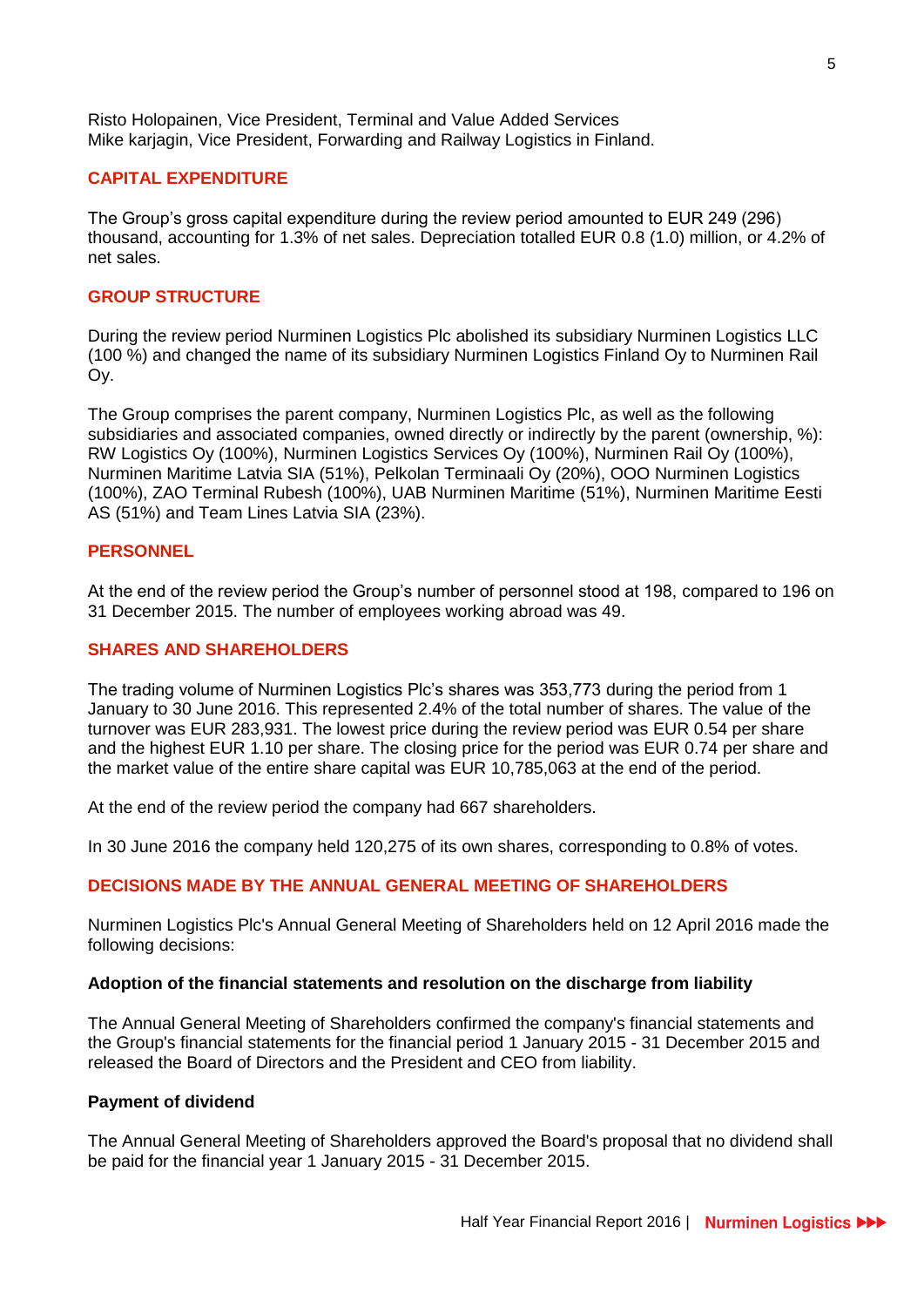#### **Composition and remuneration of the Board of Directors**

The Annual General Meeting of Shareholders resolved that the Board of Directors shall consist of five (5) ordinary members. The Annual General Meeting of Shareholders re-elected the following ordinary members to the Board of Directors: Olli Pohjanvirta, Tero Kivisaari, Juha Nurminen, Jukka Nurminen and Alexey Grom. In its organising meeting immediately following the Annual General Meeting of Shareholders, the Board of Directors elected Olli Pohjanvirta as the Chairman of the Board. The Board of Directors also appointed an Audit Committee. The members of the Audit Committee are Jukka Nurminen and Tero Kivisaari.

The Annual General Meeting of Shareholders resolved that for the members of the Board elected at the Annual General Meeting for the term ending at the close of the Annual General Meeting in 2017 remuneration level will be as follows: annual remuneration of EUR 40,000 for the Chairman and EUR 20,000 for the other members. In addition, a meeting fee of EUR 1,000 per meeting for the Board and Board Committee meetings shall be paid for each member of the Board living in Finland and EUR 1,500 per meeting for a member of the Board living outside Finland. 50 per cent of the annual remuneration will be paid in the form of Nurminen Logistics Plc's shares and the remainder in money. A member of the Board of Directors may not transfer shares received as annual remuneration before a period of three years has elapsed from receiving shares. The Chairman of the Board will get, in addition, the remuneration of EUR 7,500 per month plus car benefit with the maximum value of EUR 1,600 per month and telephone benefit.

#### **Authorising the Board of Directors to decide on the issuance of shares as well as the issuance of options and other special rights entitling to shares**

Annual General Meeting authorised the Board to decide on issuance of shares and/or special rights entitling to shares pursuant to chapter 10 section 1 of the Finnish Companies Act.

Based on the aforesaid authorisation the Board of Directors is entitled to release or assign, either by one or several resolutions, shares and/or special rights up to a maximum equivalent of 20,000,000 new shares so that aforesaid shares and/or special rights can be used, e.g., for the financing of company and business acquisitions corporate and business trading or for other business arrangements and investments, for the expansion of owner structure, paying of remuneration of the Board members and/or for the creating incentives for, or encouraging commitment in, personnel.

The authorisation gives the Board the right to decide on share issue with or without payment. The authorisation for deciding on a share issue without payment also includes the right to decide on the issue for the company itself, so that the authorisation may be used in such a way that in total no more than one tenth (1/10) of all shares in the company may from time to time be in the possession of the company and its subsidiaries.

The authorisation includes the right whereby the Board of Directors is entitled to decide of all other issues of shares and special rights. Furthermore, the Board of Directors is entitled to decide on share issues, option rights and other special rights, in every way, as the same as General Meeting could decide. The authorisation also includes right to decide on directed issues of shares and/or special rights.

The authorisation shall remain in force until 30 April 2017.

# **Auditor**

Ernst & Young Oy, Authorised Public Accountant audit-firm, was elected as Nurminen Logistics Plc's auditor. Mr. Antti Suominen, APA, acts as the responsible auditor. The auditor's term ends at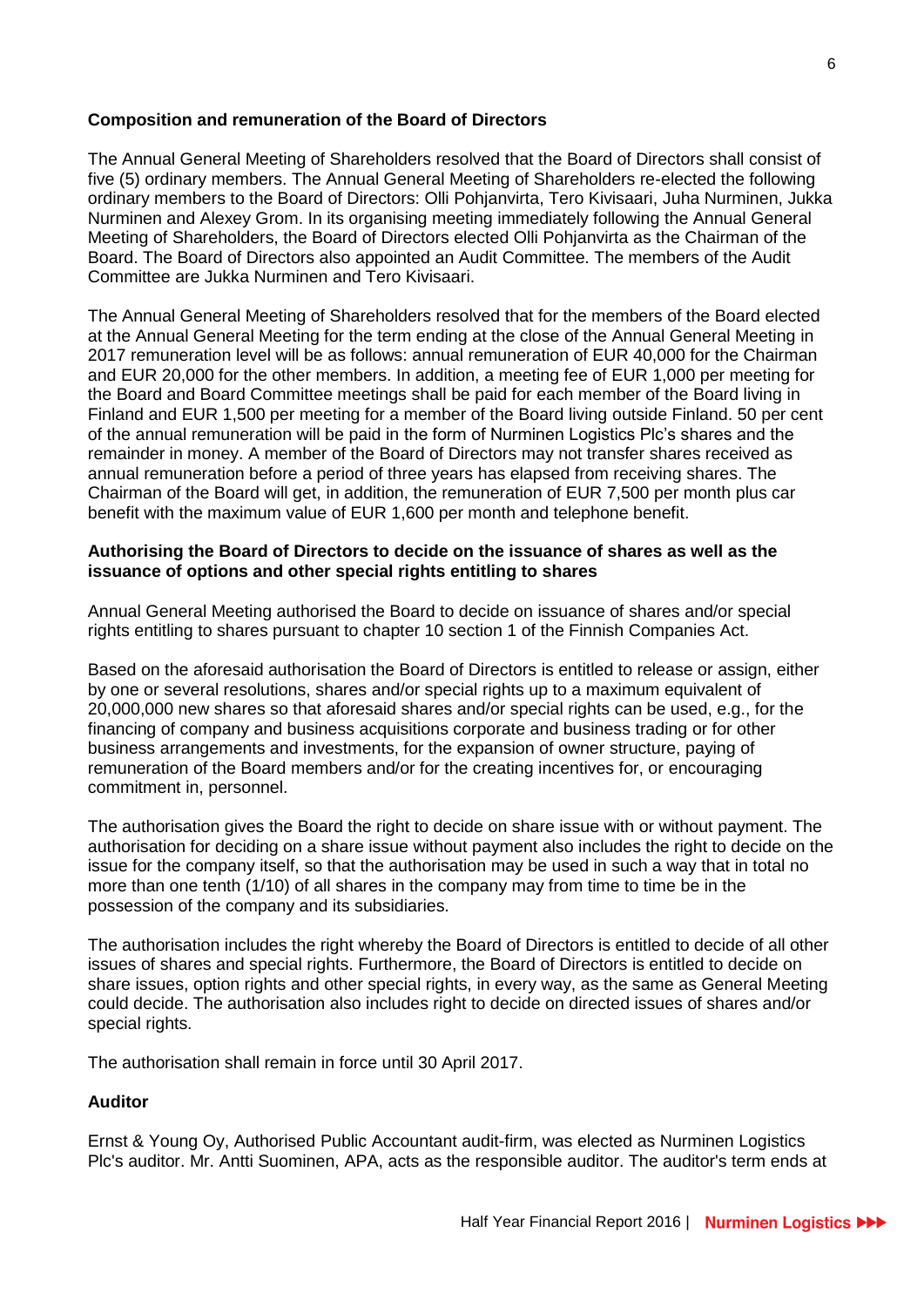the end of the first Annual General Meeting following the election. Auditor's fee will be paid in accordance with the auditor´s invoice accepted by the company.

## **DIVIDEND POLICY**

The company's Board of Directors has on 14 May 2008 determined the company's dividend policy, according to which Nurminen Logistics Plc aims to annually distribute as dividends approximately one third of its net profit, provided that the company's financial position allows this.

## **OTHER EVENTS DURING THE REVIEW PERIOD**

The company had no significant events after the review period.

#### **Disclaimer**

Certain statements in this bulletin are forward-looking and are based on the management's current views. Due to their nature, they involve risks and uncertainties and are susceptible to changes in the general economic or industry conditions.

Nurminen Logistics Plc

Board of Directors

For more information, please contact: Marko Tuunainen, President and CEO, tel. +358 10 545 7011.

**DISTRIBUTION** Nasdaq Helsinki Major media www.nurminenlogistics.com

*Nurminen Logistics is a listed company established in 1886 that offers logistics services. The company provides high-quality forwarding, cargo handling and value added services as well as railway transports and related to it project transport services to its customers. The main market areas of Nurminen Logistics are Finland, Russia and its neighbouring countries.*

## **TABLES**

| <b>Consolidated Statement of</b><br><b>Comprehensive Income</b><br><b>EUR 1,000</b> | $1 - 6/2016$ | $1 - 6/2015$ | $1 - 12/2015$ |
|-------------------------------------------------------------------------------------|--------------|--------------|---------------|
| <b>NET SALES</b>                                                                    | 18,766       | 23,097       | 43,016        |
| Other operating income                                                              | 61           | 88           | 219           |
| Materials and services                                                              | $-8,601$     | $-10,530$    | $-19,437$     |
| Employee benefit expenses                                                           | $-4,347$     | $-5,030$     | $-10,317$     |
| Depreciation, amortisation and                                                      | $-779$       | $-1,023$     | $-2,201$      |
| impairment losses                                                                   |              |              |               |
| Other operating expenses                                                            | $-6,376$     | $-7,930$     | $-13,406$     |
| <b>OPERATING RESULT</b>                                                             | $-1,277$     | $-1,329$     | $-2,127$      |
| <b>Financial income</b>                                                             | 66           | 76           | 169           |
| <b>Financial expenses</b>                                                           | $-648$       | $-882$       | $-2,468$      |
| Share of profit in equity-accounted<br>investees                                    | -5           | $-24$        | 143           |
| <b>RESULT BEFORE TAX</b>                                                            | $-1,863$     | $-2,158$     | $-4,283$      |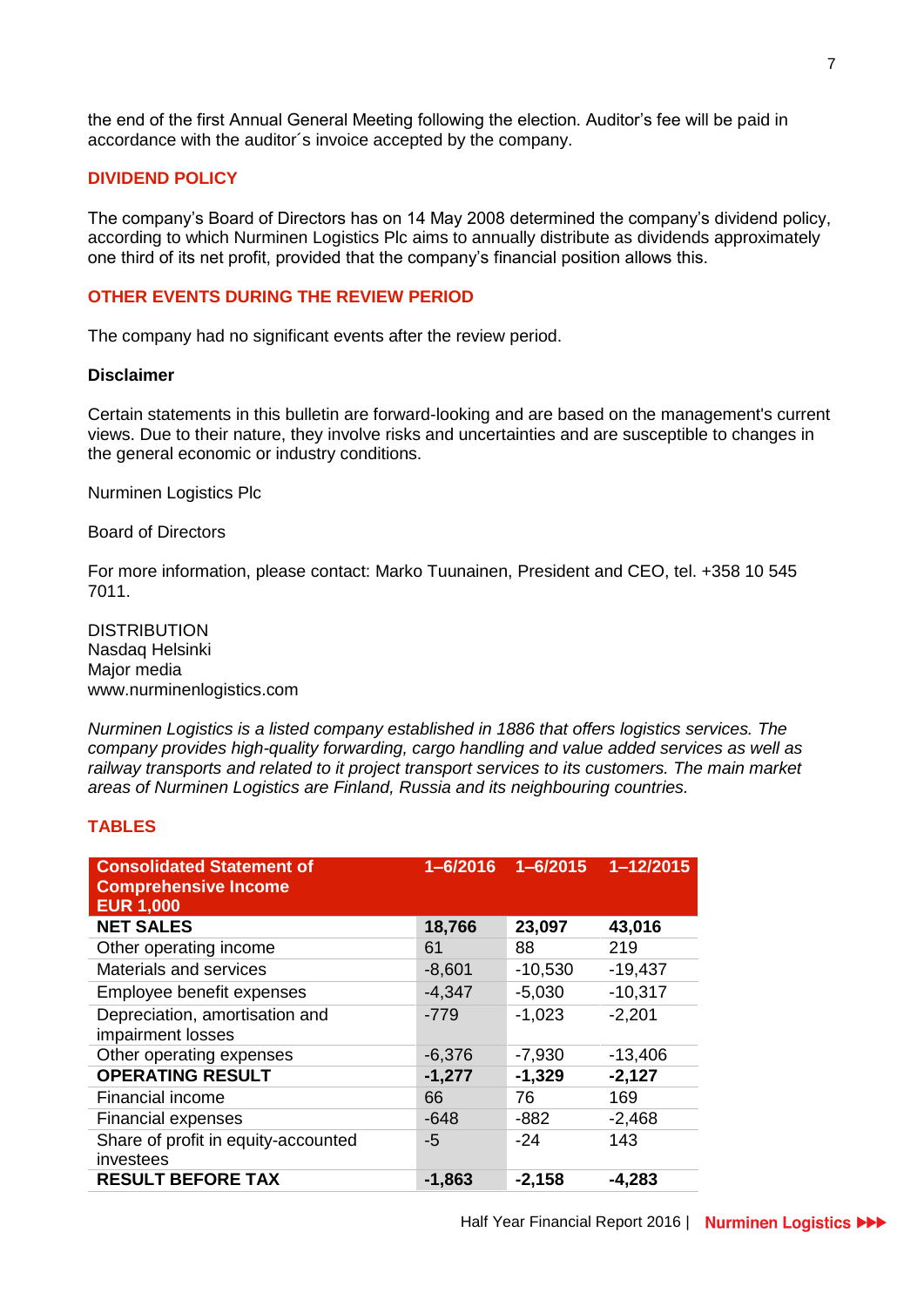| Income taxes                            | 193      | -56      | $-93$    |
|-----------------------------------------|----------|----------|----------|
| <b>PROFIT / LOSS FOR THE PERIOD</b>     | $-1,670$ | $-2,214$ | $-4,375$ |
|                                         |          |          |          |
| Other comprehensive income              |          |          |          |
| Other comprehensive income to be        |          |          |          |
| reclassified to profit or loss in       |          |          |          |
| subsequent periods:                     |          |          |          |
| <b>Translation differences</b>          | 1,380    | 1,971    | $-1,363$ |
| Other comprehensive income for the      | 1,380    | 1,971    | $-1,363$ |
| period after tax                        |          |          |          |
| <b>TOTAL COMPREHENSIVE INCOME</b>       | $-291$   | $-243$   | $-5,738$ |
| <b>FOR THE PERIOD</b>                   |          |          |          |
|                                         |          |          |          |
| Result attributable to                  |          |          |          |
| Equity holders of the parent company    | $-1,717$ | $-2,291$ | $-4,551$ |
| Non-controlling interest                | 47       | 77       | 176      |
|                                         |          |          |          |
| Total comprehensive income attributable |          |          |          |
| to                                      |          |          |          |
| Equity holders of the parent company    | $-338$   | $-320$   | $-5,914$ |
| Non-controlling interest                | 47       | 77       | 176      |
|                                         |          |          |          |
| <b>EPS</b> undiluted                    | $-0.12$  | $-0.18$  | $-0.33$  |
| <b>EPS diluted</b>                      | $-0.12$  | $-0.18$  | $-0.33$  |

| <b>The Group's Comparable</b><br><b>Result EUR 1,000</b> | $1 - 6/2016$ | $1 - 6/2015$ |
|----------------------------------------------------------|--------------|--------------|
| <b>Reported net sales</b>                                | 18,766       | 23,097       |
| <b>Divested businesses</b>                               |              | $-3,249$     |
| Changes in exchange rates                                | 676          | 0            |
| Adjustments to previous financial periods                | -1           |              |
| <b>Comparable net sales</b>                              | 19,441       | 19,848       |
|                                                          |              |              |
| <b>Reported operating result</b>                         | $-1,277$     | $-1,329$     |
| Adjustments to net sales                                 |              | $-3,249$     |
| <b>Divested businesses</b>                               |              | 3,011        |
| Changes in exchange rates                                | 728          | 640          |
| Adjustments to previous financial periods                | 127          |              |
| <b>Comparable operating result</b>                       | -422         | -927         |

| 30.6.2016 | 30.6.2015 | 31.12.2015 |
|-----------|-----------|------------|
|           |           |            |
|           |           |            |
| 14,574    | 16,699    | 14,988     |
| 8,970     | 9,516     | 8,970      |
| 120       | 290       | 191        |
| 288       | 126       | 293        |
|           |           | 7,223      |
|           | 7,414     | 9,111      |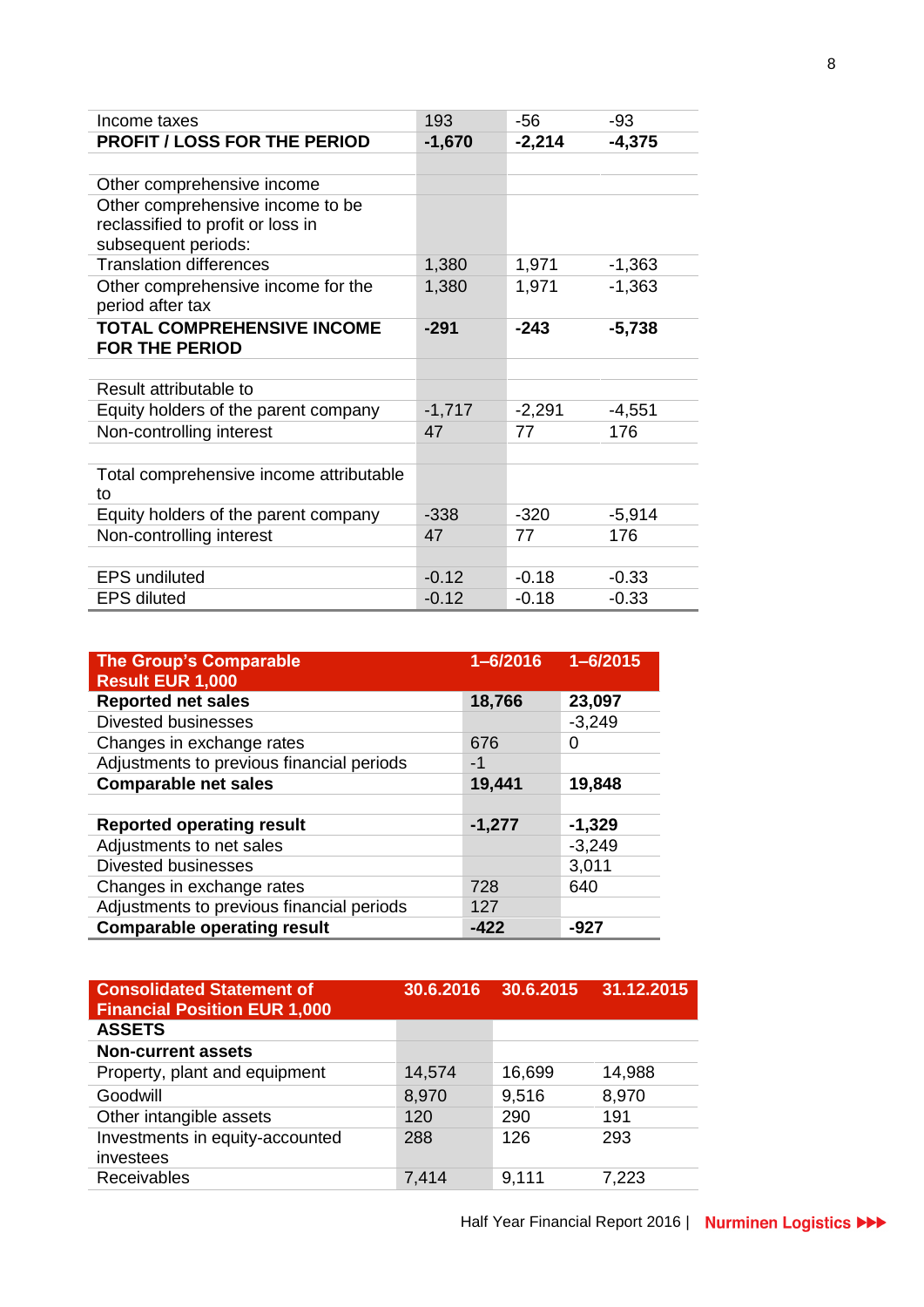| Deferred tax assets                  | 618            | 693      | 547      |
|--------------------------------------|----------------|----------|----------|
| <b>Non-current assets</b>            | 31,985         | 36,436   | 32,212   |
|                                      |                |          |          |
| <b>Current assets</b>                |                |          |          |
| Trade and other receivables          | 13,306         | 16,319   | 10,709   |
| <b>Current tax receivables</b>       | 349            | 167      | 129      |
| Cash and cash equivalents            | 1,144          | 1,500    | 3,273    |
| <b>Current assets</b>                | 14,799         | 17,987   | 14,111   |
| For sale non-current assets          | $\overline{0}$ | 7,199    | 4,710    |
| <b>ASSETS TOTAL</b>                  | 46,784         | 61,621   | 51,033   |
|                                      |                |          |          |
| <b>EQUITY AND LIABILITIES</b>        |                |          |          |
| Share capital                        | 4,215          | 4,215    | 4,215    |
| Other reserves                       | 21,355         | 21,355   | 21,355   |
| <b>Translation differences</b>       | $-7,566$       | $-6,648$ | $-8,168$ |
| Retained earnings                    | $-10,120$      | $-7,672$ | $-9,216$ |
| Non-controlling interest             | 345            | 391      | 489      |
| Equity, total                        | 8,229          | 11,640   | 8,675    |
|                                      |                |          |          |
| <b>LIABILITIES</b>                   |                |          |          |
| <b>Non-current liabilities</b>       |                |          |          |
| Deferred tax liability               | 420            | 456      | 447      |
| <b>Other liabilities</b>             | 341            | 401      | 305      |
| <b>Financial liabilities</b>         | 23,777         | 25,145   | 23,759   |
| <b>Non-current liabilities</b>       | 24,538         | 26,003   | 24,511   |
|                                      |                |          |          |
| <b>Current liabilities</b>           |                |          |          |
| <b>Current tax liabilities</b>       | 33             | 41       | 79       |
| <b>Financial liabilities</b>         | 1,481          | 6,353    | 4,517    |
| Trade payables and other liabilities | 12,502         | 17,584   | 13,252   |
| <b>Current liabilities</b>           | 14,016         | 23,978   | 17,847   |
|                                      |                |          |          |
| <b>TOTAL LIABILITIES</b>             | 38,555         | 49,981   | 42,358   |
| <b>TOTAL EQUITY AND LIABILITIES</b>  | 46,784         | 61,621   | 51,033   |

| <b>Condensed Consolidated Cash</b><br><b>Flow Statement EUR 1,000</b> | $1 - 6/2016$ | $1 - 6/2015$ | $1 - 12/2015$ |
|-----------------------------------------------------------------------|--------------|--------------|---------------|
| Cash flow from operating activities                                   |              |              |               |
| Profit/Loss for the period                                            | $-1,670$     | $-2,214$     | $-4,375$      |
| Depreciation, amortisation and<br>impairment losses                   | 779          | 1,023        | 2,201         |
| Unrealised foreign exchange gains<br>and losses                       | $-224$       | $-412$       | 196           |
| Other adjustments                                                     | 2,548        | 1,526        | 1,567         |
| Paid and received interest                                            | $-684$       | $-818$       | $-1,455$      |
| Received dividend                                                     | $\Omega$     | 0            | 19            |
| Taxes paid                                                            | $-68$        | $-168$       | $-152$        |
| Changes in working capital                                            | $-1,870$     | 2,182        | 3,211         |
| Cash flow from operating activities                                   | $-1,189$     | 1,120        | 1,212         |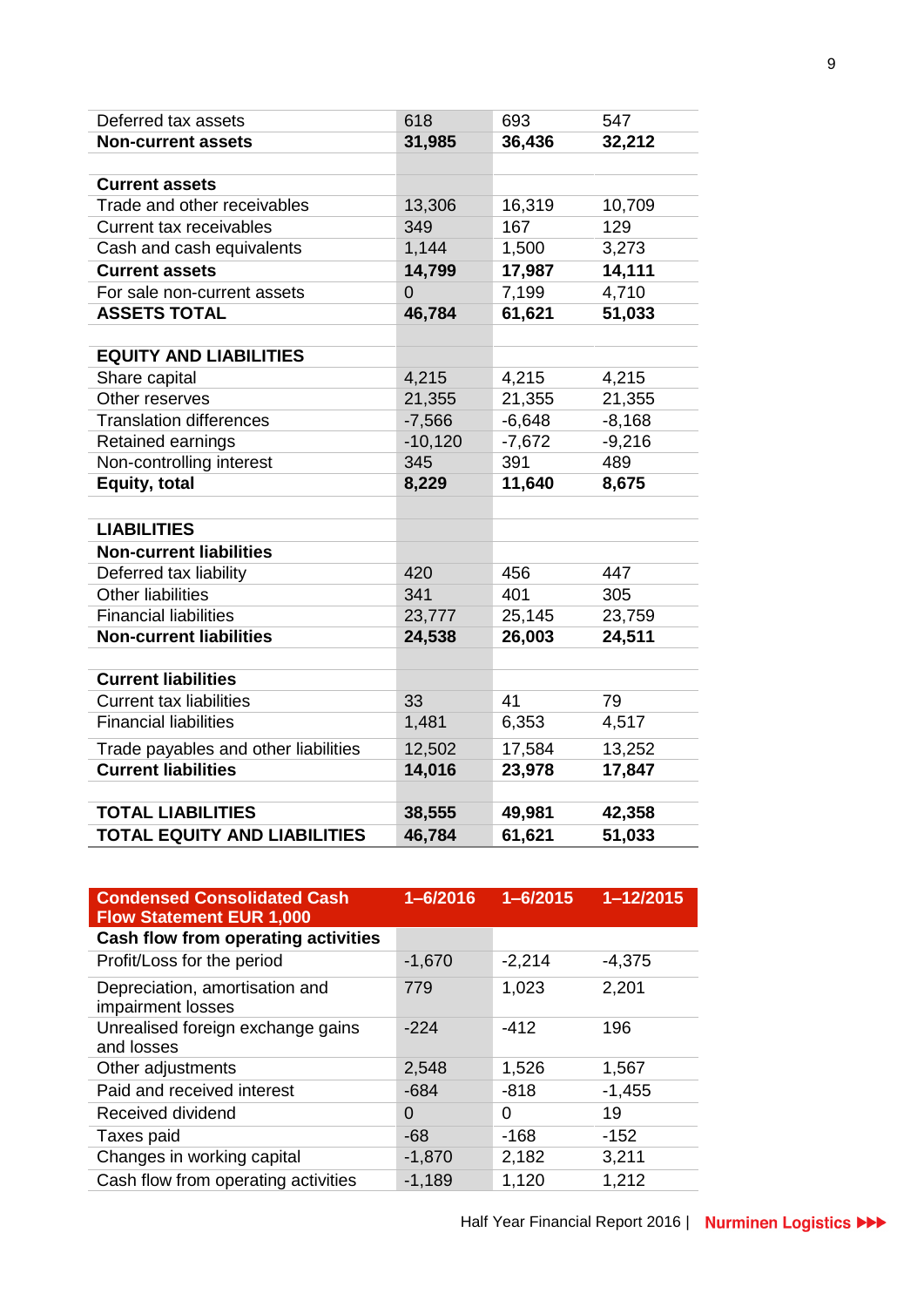| Cash flow from investing activities                                                               |          |          |          |
|---------------------------------------------------------------------------------------------------|----------|----------|----------|
| Proceeds from sale of property, plant<br>and equipment and intangible assets                      | $-234$   | -289     | $-540$   |
| Investments in property, plant and<br>equipment and intangible assets                             | 3,540    | 328      | 1,341    |
| Gains and losses on disposals of<br>property, plant and equipment and<br>other non-current assets | $-42$    | -83      | -69      |
| Loans granted                                                                                     | $\Omega$ | 0        | $-512$   |
| Cash flow from investing activities                                                               | 3,264    | -44      | 256      |
| Cash flow from financing activities                                                               |          |          |          |
| Share issue for cash                                                                              | $\Omega$ | 1,700    | 1,700    |
| Changes in liabilities                                                                            | $-4,072$ | $-2,490$ | $-1,075$ |
| Dividends paid / repayments of equity                                                             | $-153$   | $-354$   | $-354$   |
| Cash flow from financing activities                                                               | $-4,225$ | $-1,145$ | 270      |
| Change in cash and cash<br>equivalents                                                            | $-2,129$ | -30      | 1,743    |
| Cash and cash equivalents at<br>beginning of period                                               | 3,273    | 1,530    | 1,530    |
| Cash and cash equivalents at end of<br>period                                                     | 1,144    | 1,500    | 3,273    |

- $A =$ Share capital
- $B =$  Share premium reserve
- $C =$  Legal reserve
- $D =$  Reserve for invested unrestricted equity
- $E =$  Issue of shares
- F = Translation differences
- G = Retained earnings
- H = Non-controlling interest

 $I = Total$ 

| <b>Statement of</b><br><b>Changes in</b><br><b>Equity</b><br><b>EUR 1,000</b>      | $\overline{A}$ | B              | $\mathbf C$ | D           | E           | Ē           | G        | H           | Π        |
|------------------------------------------------------------------------------------|----------------|----------------|-------------|-------------|-------------|-------------|----------|-------------|----------|
| $1 - 6/2015$                                                                       |                |                |             |             |             |             |          |             |          |
| Equity 1.1.2015                                                                    | 4,215          | 86             | 2,378       | 17,190      | $\mathbf 0$ | $-7,679$    | $-6,349$ | 833         | 10,674   |
| Result for the<br>period                                                           | $\mathbf 0$    | $\mathbf 0$    | $\mathbf 0$ | $\mathbf 0$ | $\mathbf 0$ | $\mathbf 0$ | $-2,291$ | 77          | $-2,214$ |
| Total<br>comprehensive<br>income for the<br>period /<br>translation<br>differences | $\mathbf 0$    | $\overline{0}$ | $\mathbf 0$ | $\mathbf 0$ | $\mathbf 0$ | 1,031       | 940      | $\mathbf 0$ | 1,971    |
| Other changes                                                                      | $\mathbf 0$    | $\mathbf 0$    | $\mathbf 0$ | $\mathbf 0$ | 1,700       | $\mathbf 0$ | 28       | $\mathbf 0$ | 1,728    |
| Equity<br>30.6.2015                                                                | 4,215          | 86             | 2,378       | 17,190      | 1,700       | $-6,648$    | $-7,672$ | 391         | 11,640   |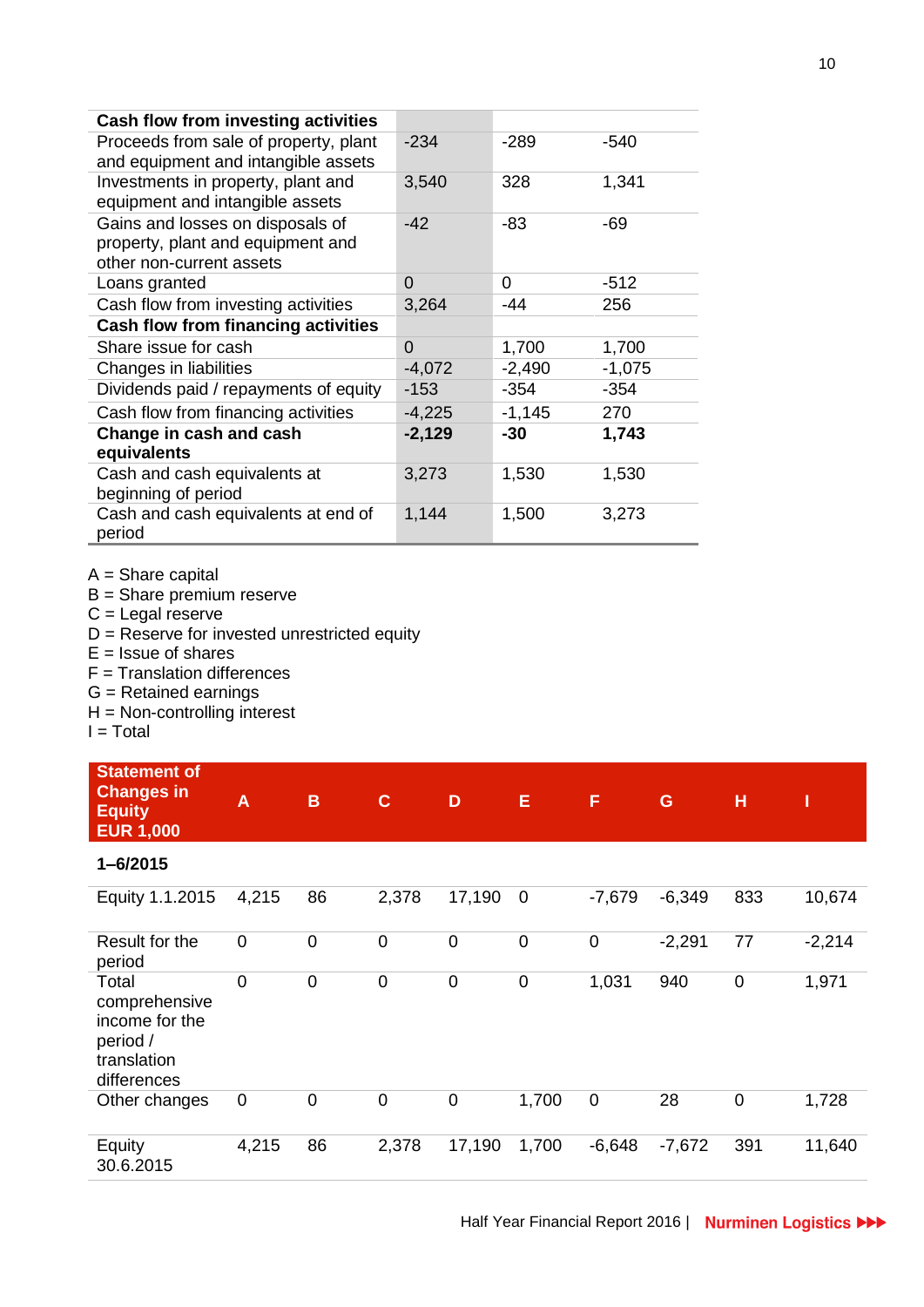## **1–6/2016**

| Equity 1.1.2016                                                                    | 4,215          | 86             | 2,378          | 18,890         | $\mathbf 0$    | $-8,168$       | $-9,216$  | 489            | 8,675    |
|------------------------------------------------------------------------------------|----------------|----------------|----------------|----------------|----------------|----------------|-----------|----------------|----------|
| Result for the<br>period                                                           | $\overline{0}$ | $\overline{0}$ | $\overline{0}$ | $\overline{0}$ | $\overline{0}$ | $\overline{0}$ | $-1,717$  | 47             | $-1,670$ |
| Total<br>comprehensive<br>income for the<br>period /<br>translation<br>differences | $\overline{0}$ | $\overline{0}$ | $\mathbf 0$    | $\overline{0}$ | $\overline{0}$ | 603            | 777       | $\overline{0}$ | 1,380    |
| Other changes                                                                      | $\overline{0}$ | $\overline{0}$ | $\overline{0}$ | $\overline{0}$ | $\overline{0}$ | $\overline{0}$ | 36        | $\overline{0}$ | 36       |
| Equity<br>30.6.2016                                                                | 4,215          | 86             | 2,378          | 18,890         | $\overline{0}$ | $-7,566$       | $-10,120$ | 345            | 8,229    |

## **Movements in fixed assets**

| <b>Movements in fixed assets</b><br><b>EUR 1,000</b> | <b>Tangible</b> | <b>Intangible</b> | <b>Total</b> |
|------------------------------------------------------|-----------------|-------------------|--------------|
| <b>Book value 1.1.2015</b>                           | 23,351          | 9,870             | 33,221       |
| Additions                                            | 262             | 34                | 296          |
| <b>Disposals</b>                                     | $-254$          | 0                 | -254         |
| Depreciation, amortisation and<br>impairment losses  | $-925$          | $-98$             | $-1,023$     |
| Exchange rate differences                            | 1,464           | 0                 | 1,464        |
| Book value 30.6.2015                                 | 23,898          | 9,806             | 33,704       |
|                                                      |                 |                   |              |
| <b>Book value 1.1.2016</b>                           | 14,988          | 9,161             | 24,149       |
| Additions                                            | 201             | O                 | 201          |
| <b>Disposals</b>                                     | $-241$          | $\Omega$          | $-241$       |
| Depreciation, amortisation and                       | -708            | $-71$             | $-779$       |
| impairment losses                                    |                 |                   |              |
| Exchange rate differences                            | 335             | $\Omega$          | 335          |
| Book value 30.6.2016                                 | 14,574          | 9,090             | 23,664       |

## **Related party transactions**

The related parties comprise the members of the Board of Directors and Management Team of Nurminen Logistics and companies in which these members have control. Related parties are also deemed to include shareholders with direct or indirect control or substantial influence.

| <b>Related party transactions</b><br><b>EUR 1,000</b> | $1 - 6/2016$ |
|-------------------------------------------------------|--------------|
| <b>Sales</b>                                          | 46           |
| <b>Purchases</b>                                      |              |
| <b>Current liabilities</b>                            |              |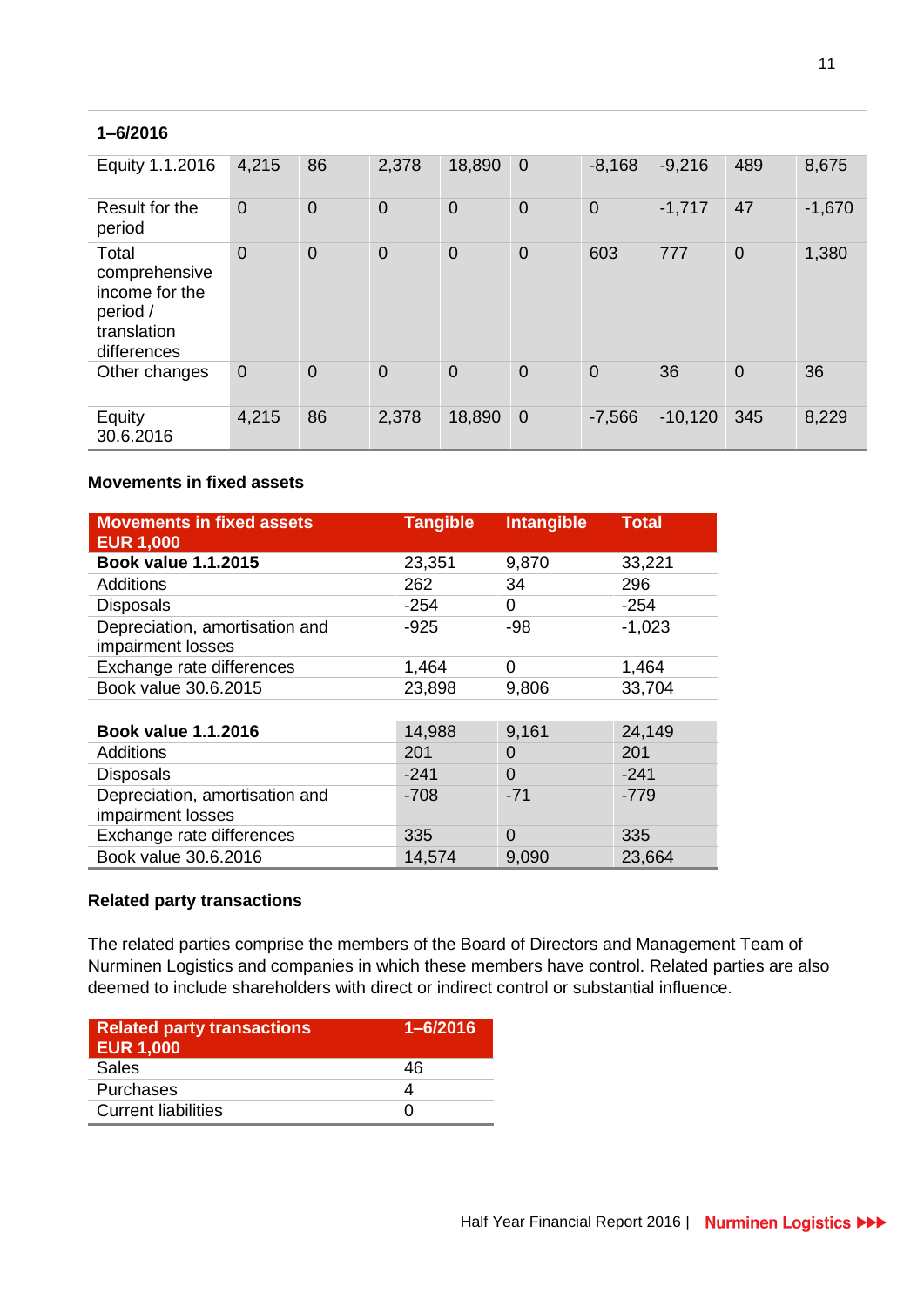# **Key figures**

| <b>Key figures</b>                      | $1 - 6/2016$ | $1 - 6/2015$ | $1 - 12/2015$ |
|-----------------------------------------|--------------|--------------|---------------|
| Gross capital expenditure,<br>EUR 1,000 | 249          | 296          | 468           |
| Personnel                               | 193          | 227          | 215           |
| Operating margin %                      | $-6.8%$      | $-5.8%$      | $-4.9%$       |
| Share price development                 |              |              |               |
| Share price at beginning of period      | 1.10         | 0.99         | 0.99          |
| Share price at end of period            | 0.74         | 1.27         | 1.10          |
| Highest for the period                  | 1.10         | 1.57         | 1.66          |
| Lowest for the period                   | 0.64         | 0.99         | 0.97          |
|                                         |              |              |               |
| Eguity/share EUR                        | 0.55         | 0.86         | 0.60          |
| Earnings/share (EPS) EUR, undiluted     | $-0.12$      | $-0.18$      | $-0.33$       |
| Earnings/share (EPS) EUR, diluted       | $-0.12$      | $-0.18$      | $-0.33$       |
| Equity ratio %                          | 17.59        | 18.89        | 17.00         |
| Gearing %                               | 293.00       | 257.70       | 288.20        |

# **Other liabilities and commitments**

| <b>Contingencies and commitments,</b><br><b>EUR 1,000</b>        | 30.6.2016 | 30.6.2015 | 31.12.2015 |
|------------------------------------------------------------------|-----------|-----------|------------|
| Mortgages given                                                  | 11,000    | 11,000    | 11,000     |
| Book value of pledged subsidiary<br>shares and -loan receivables | 10,566    | 51,628    | 46,613     |
| Other contingent liabilities                                     | 9,959     | 11,996    | 9,985      |
| Rental obligations                                               | 65,922    | 74,764    | 68,686     |

## **Accounting policies**

The Half Year Financial Report has been prepared in accordance with IAS 34 Interim Financial Reporting. The accounting policies applied are consistent with those applied in the 2015 Financial Statements. Other new or amended IFRS standards or interpretations that have entered into force did not have a material impact on the Half Year Financial Report.

All figures have been rounded and consequently the sum of individual figures can deviate from the presented sum figure. Key figures have been calculated using exact figures. This Half Year Financial Report is unaudited.

## **Calculation of key figures**

Equity ratio  $(%) =$ 

Equity

\_\_\_\_\_\_\_\_\_\_\_\_\_\_\_\_\_\_\_\_\_\_\_\_\_\_\_\_\_\_\_\_\_\_\_\_\_\_ X 100

Balance sheet total – advances received